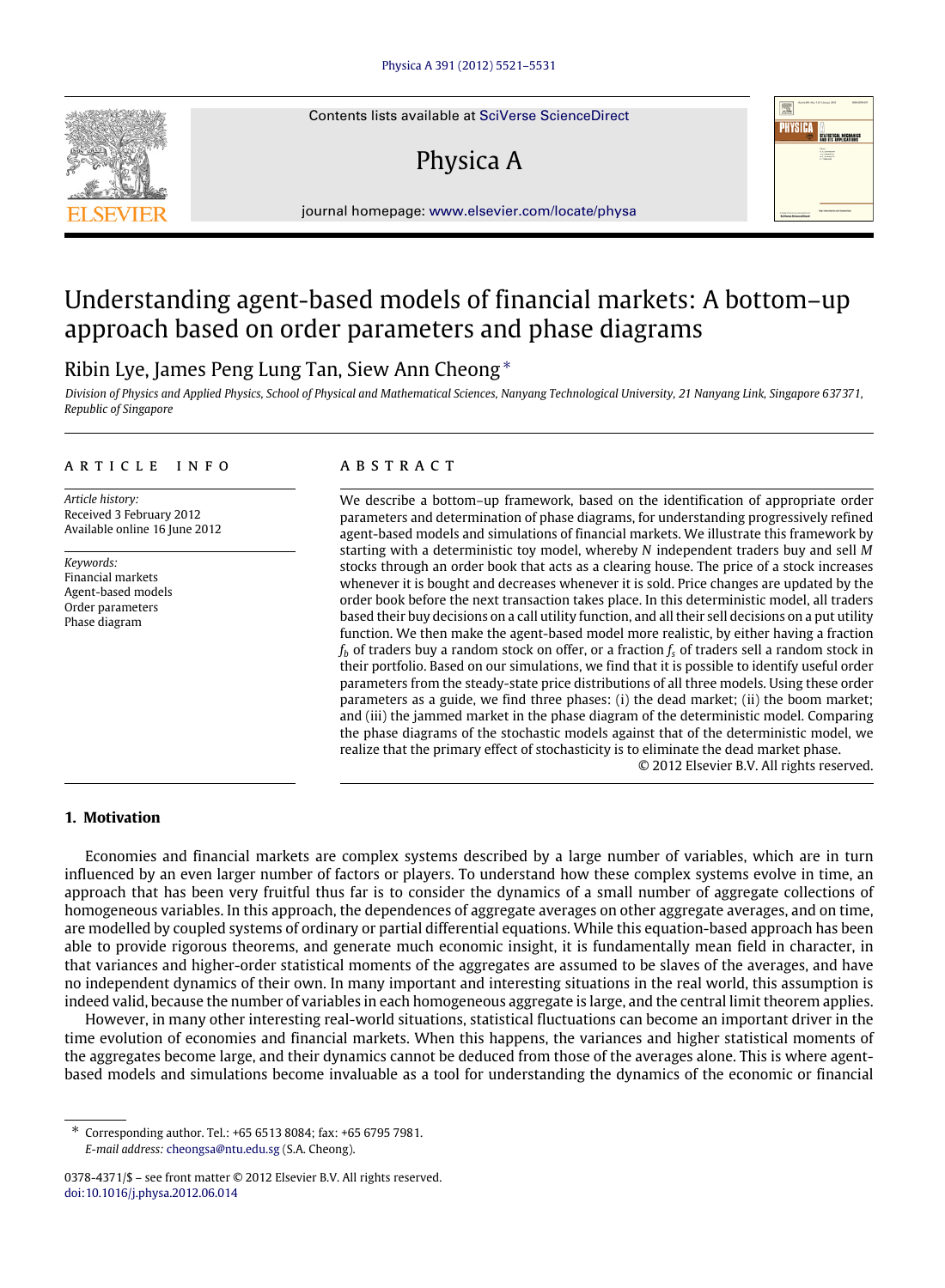system as a whole. Since the pioneering work of Arthur and co-workers [\[1\]](#page--1-0), there has been a rapidly growing interest in the use of agent-based simulations as a computational platform for performing 'controlled experiments' in an economic setting [\[2–4\]](#page--1-1). This has culminated in several reviews [\[5–7\]](#page--1-2) and monographs [\[8–10\]](#page--1-3) on the subject. In general, economists have taken a top–down approach to agent-based modelling, implementing neo-classical economic axioms, which are then systematically relaxed to incorporate the effects of heterogeneity [\[11](#page--1-4)[,12\]](#page--1-5), long-term memory [\[13\]](#page--1-6), and learning [\[14\]](#page--1-7). While this line of agent-based research has been able to give stylized and qualitative results, it is generally very difficult to draw quantitative, and deeper inferences and insights, because of large statistical fluctuations within the simulations.

In contrast, highly simplified models have been the choice of physicists [\[15–21\]](#page--1-8), because such models are easy to understand in quantitative terms. In this paper, we propose a bottom–up framework for going between the two agentbased modelling approaches. We start by describing in Section [2](#page-1-0) a highly simplistic agent-based model, whose purpose is to illustrate the ideas behind the model differentiation framework, rather than to accurately describe the real world. After working out its phase diagram in Section [3,](#page-1-1) we refine the model by introducing a stochastic component in the trading strategies of the agents. By examining how the phase diagram is modified by the additional rules, we report insights gained from our preliminary study. In Section [4,](#page--1-9) we discuss how we can refine the model progressively to make its dynamics more and more realistic, and ultimately develop a picture on the hierarchy of complexities that emerge at various levels of realism in the models. Our goal is to eventually be able to identify robust market behaviours, which depend on the gross structure of the models but not the details, and also fragile market behaviours, which depends sensitively on certain model details, and hence are expected to appear only rarely in the real world.

#### <span id="page-1-0"></span>**2. Deterministic model**

To illustrate the basic framework in our bottom–up approach to understanding agent-based models, we start from a highly simplified model of a financial market, which consists of *N* traders, *M* stocks, and an order book. At the start of each simulation, we assign each of the *M* stocks a random price  $0 < p \le p_{\text{max}}$ , and a zero initial price change  $\Delta p = 0$ . A random initial offer  $0 < q \le q_{\text{max}}$  for each stock is also made available on the order book, which plays the role of a clearing house. We then assign to each of the *N* traders a random initial capital  $c = c_{\text{max}}$ , as well as a random portfolio that excludes short positions. In this simple model, we assume that the *N* traders do not directly interact with each other, but carry out transactions only through the order book. At each time step, the *N* traders will trade in a randomized sequence. Each trader will buy one stock offered by the order book, and then sell one stock in his or her portfolio.

When it is trader *i*'s turn to trade, he or she will evaluate the utilities  $(u_1, \ldots, u_M)$  of the *M* stocks on offer in the order book, based on the *call function*

$$
u_s = \frac{\alpha}{p_s} + \Delta p_s, \tag{1}
$$

where  $p_s$  is the price of stock  $s$ , and  $\Delta p_s$  is the last price change of stock  $s$ . Trader  $i$  then buys however many units he or she can afford of the stock *s* <sup>∗</sup> having the maximum utility. After this transaction, the order book increases the price *<sup>p</sup><sup>s</sup>* <sup>∗</sup> of stock  $s^*$  by one unit, and sets  $\Delta p_{s^*} = +1$ . Once this price adjustment is completed, trader *i* evaluates the utilities  $(v_1, \ldots, v_M)$  of all *M* stocks, using the *put function*

$$
v_{s} = p_{s} - \beta \Delta p_{s}.
$$
 (2)

If stock *s* ∗∗ is found to have the maximum utility, trader *i* will sell all of stock *s* ∗∗ in his or her portfolio. The order book then decreases the price  $p_{s**}$  of stock  $s^{**}$  by one unit, and sets  $\Delta p_{s**} = -1$  before the next trader trades.

In this model, we introduce two utility functions  $u(p, \Delta p)$  and  $v(p, \Delta p)$  to accommodate potential asymmetry between seller and buyer trading strategies. In these two utility functions, we also attempt to incorporate both fundamentalist and chartist tendencies. Given two stocks in the order book with the same positive long-term ratings, we expect fundamentalist traders to always buy the cheaper of the two. This tendency is accounted for in the call function by the price term  $\alpha/p$ , which decreases with increasing price *p*. Chartist traders, on the other hand, will only buy an appreciating stock. Hence our choice of the price change term  $\Delta p$  in the call function. We also assume that stocks are merely tools to increase capital assets, and traders attach no further value to them. Therefore, for the purpose of generating cash flow, we expect a fundamentalist trader will always sell his or her most expensive stock. This tendency is modelled by the price term *p* in the put function. A chartist trader, whose trading decisions are based entirely on price changes, will only sell depreciating stocks. Hence our choice of the price change term −β1*p* in the put function. The traders in our simulations, who have no memory (and thus no capacity to learn), exhibit these fundamentalist and chartist tendencies to different extents, depending on the two independent parameters  $\alpha$  and  $\beta$ . We vary  $\alpha$  and  $\beta$  to determine the phase diagram of this model, whereby all traders behave rationally, and based their trading decisions on two deterministic utility functions.

#### <span id="page-1-1"></span>**3. Order parameters and phase diagram**

All our simulations were done with  $N = 10,000$ ,  $M = 1000$ ,  $c_{\text{max}} = 100$ ,  $p_{\text{max}} = 100$ , and  $q_{\text{max}} = 100$ . We chose these fixed parameters so that our system of agents resemble, at a very gross level, small markets like the Singapore Exchange